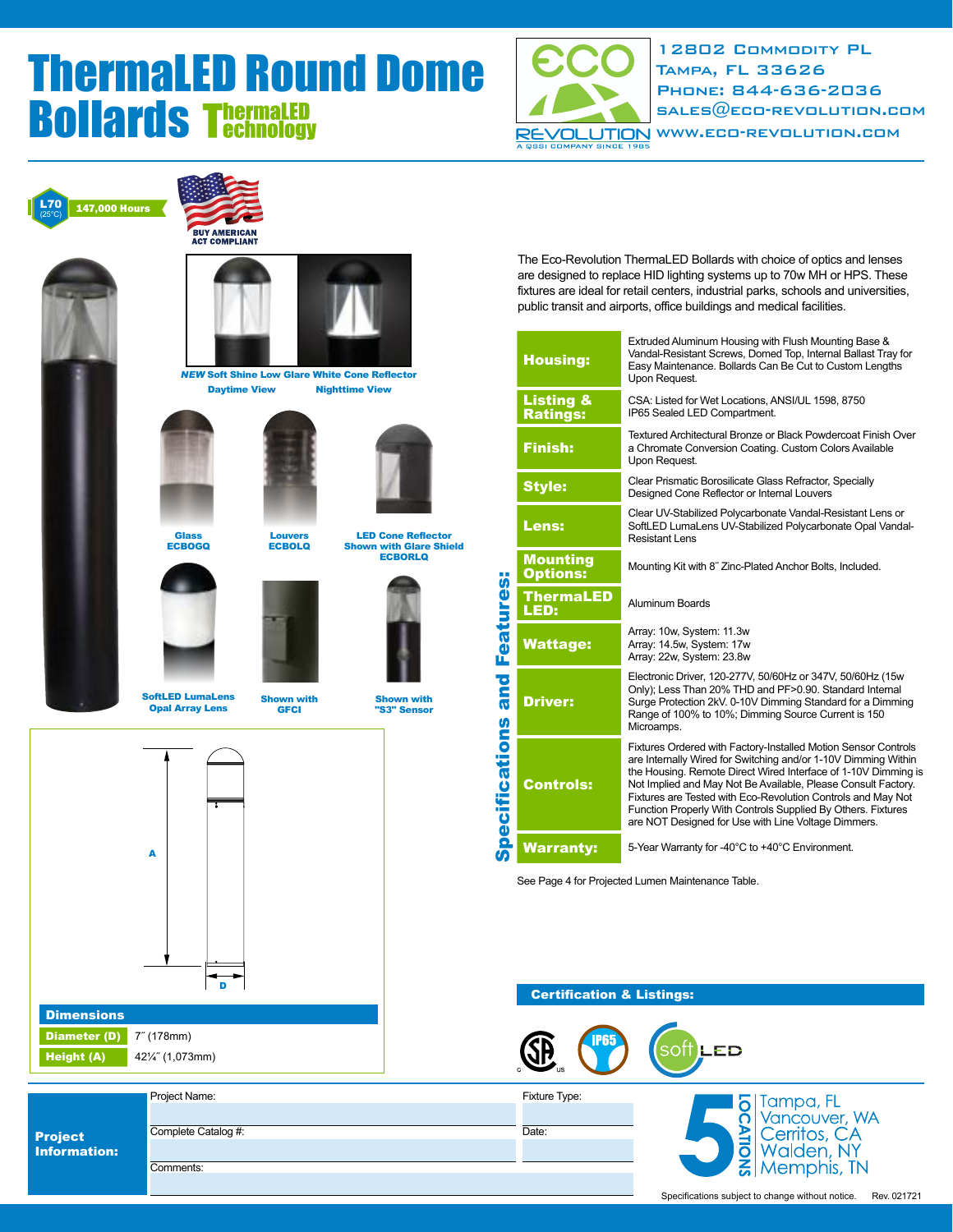

12802 Commodity PL Tampa, FL 33626 Phone: 844-636-2036  $SALES@ECD-REVOLUTION.CDM$ 

REVOLUTION WWW.ECO-REVOLUTION.COM

| <b>Order Information Example:</b>                                                                                                                                                                                                                            |                                                                                                          | ECBORLQF1X22U5KZ36SF                       |                                                        |                                                  |                                                                                                                                                                   |                                                                     |                                                                                 |                                                                                                                                                                                                                                                                                                                                                                                                                                                                                                     |
|--------------------------------------------------------------------------------------------------------------------------------------------------------------------------------------------------------------------------------------------------------------|----------------------------------------------------------------------------------------------------------|--------------------------------------------|--------------------------------------------------------|--------------------------------------------------|-------------------------------------------------------------------------------------------------------------------------------------------------------------------|---------------------------------------------------------------------|---------------------------------------------------------------------------------|-----------------------------------------------------------------------------------------------------------------------------------------------------------------------------------------------------------------------------------------------------------------------------------------------------------------------------------------------------------------------------------------------------------------------------------------------------------------------------------------------------|
|                                                                                                                                                                                                                                                              |                                                                                                          |                                            |                                                        |                                                  |                                                                                                                                                                   |                                                                     |                                                                                 |                                                                                                                                                                                                                                                                                                                                                                                                                                                                                                     |
| <b>Model</b>                                                                                                                                                                                                                                                 | <b>Optics</b>                                                                                            | <b>Wattage</b>                             | <b>Driver</b>                                          | <b>CCT</b>                                       | <b>Lens</b>                                                                                                                                                       | <b>Color</b>                                                        | <b>Height</b>                                                                   | <b>Options</b>                                                                                                                                                                                                                                                                                                                                                                                                                                                                                      |
| <b>ECBORWQ=Round Dome Bollard</b><br>with Soft Shine Low Glare White<br>Cone Reflector<br><b>ECBORLQ=Round Dome Bollard</b><br>with LED Cone Reflector<br><b>ECBOGQ=Round Dome Bollard</b><br>with Glass<br><b>ECBOLQ=Round Dome Bollard</b><br>with Louvers | $C = Type III^*$<br>$F =$ Wide Beam<br>Spread<br>*ECBORWQ.<br><b>ECBORLO &amp;</b><br><b>ECBOGQ only</b> | $1X10=10w$<br>$1X15 = 15W$<br>$1X22 = 22w$ | $U = 120 - 277V$<br>$C = 347V^*$<br>*15w Model<br>Only | <b>3K</b> =3000K<br>4K=4000K<br><b>5K</b> =5000K | (Leave Blank)=<br>Clear Lens<br>$L =$ SoftLED<br>LumaLens Opal<br>UV-Stabilized<br>Polycarbonate<br>Array Lens*<br>*Type V White<br><b>Cone Reflector</b><br>Only | $Z =$ Bronze<br>$B = Black$<br>$C =$ Custom<br>(Consult<br>Factory) | (Leave Blank)=<br>42" Standard Height<br>36=36" Height<br><b>30</b> =30" Height | <b>SF</b> =Single Fuse*<br><b>DF</b> =Double Fuse*<br><b>SP</b> =Surge Protection<br>GF1=GFCI Outlet, 15A, 120V<br><b>GSB</b> =180° Glare Shield, Black<br><b>GSZ</b> =180° Glare Shield, Bronze<br><b>GSC</b> =180° Glare Shield, Custom Color (Consult Factory)<br><b>S3</b> =Microwave Sensor with Dimming & Remote<br>Programming, 120-277V Only. See ECP17121 Spec.<br>Page for Details.<br><b>BU=Battery Backup, 90 Minutes*</b><br><b>BUC</b> =Cold Start Battery Backup, -20°C, 90 Minutes* |
|                                                                                                                                                                                                                                                              |                                                                                                          |                                            |                                                        |                                                  |                                                                                                                                                                   |                                                                     |                                                                                 | *120-277V Models Only.                                                                                                                                                                                                                                                                                                                                                                                                                                                                              |

| <b>Accessories &amp; Replacement Parts:</b>               |                                                                 |                                                                                                                                |  |  |  |  |  |
|-----------------------------------------------------------|-----------------------------------------------------------------|--------------------------------------------------------------------------------------------------------------------------------|--|--|--|--|--|
| <b>Accessories</b><br>(Order Separately, Field Installed) | <b>Replacement Parts</b><br>(Order Separately, Field Installed) |                                                                                                                                |  |  |  |  |  |
| ECP17122 Remote Programming Tool for ECP17121             | ECP17121                                                        | Internal Microwave Sensor with Dimming & Remote<br>Programming, 120-277V Only. See ECP17121 Spec.<br>Page for Details.         |  |  |  |  |  |
|                                                           |                                                                 | Replacement Round UV-Stabilized Polycarbonate<br>Vandal-Resistant Lens                                                         |  |  |  |  |  |
|                                                           | <b>ECBOLPCLL</b>                                                | Replacement SoftLED LumaLens Opal UV-Stabilized<br>Polycarbonate Array Lens                                                    |  |  |  |  |  |
| <b>ECP17122</b>                                           | ECBORBASE*                                                      | Die Cast Base Plate with Powdercoat Finish Over a<br>Chromate Conversion Coating.                                              |  |  |  |  |  |
|                                                           | ECBOADP1                                                        | Adapter Plate with Gaskets for Outlet Boxes. Fits<br>Eco-Revolution Round Bollards. Die Cast with Bronze<br>Powdercoat Finish. |  |  |  |  |  |
|                                                           |                                                                 | *Specify Color: Z=Bronze, B=Black, C=Custom (Consult Factory)                                                                  |  |  |  |  |  |
|                                                           | Backup Specification Sheet.                                     | For Replacement Battery Backup, see the Eco-Revolution LED Battery                                                             |  |  |  |  |  |
|                                                           |                                                                 | <b>ECBOLPC</b>                                                                                                                 |  |  |  |  |  |

ECBOLAN ECBREBASE\*

\*Shown Mounted

ECP17121 ECBOLPC, ECBORBASE ECBOADP1

ECBOLPC,<br>ECBOLPCLL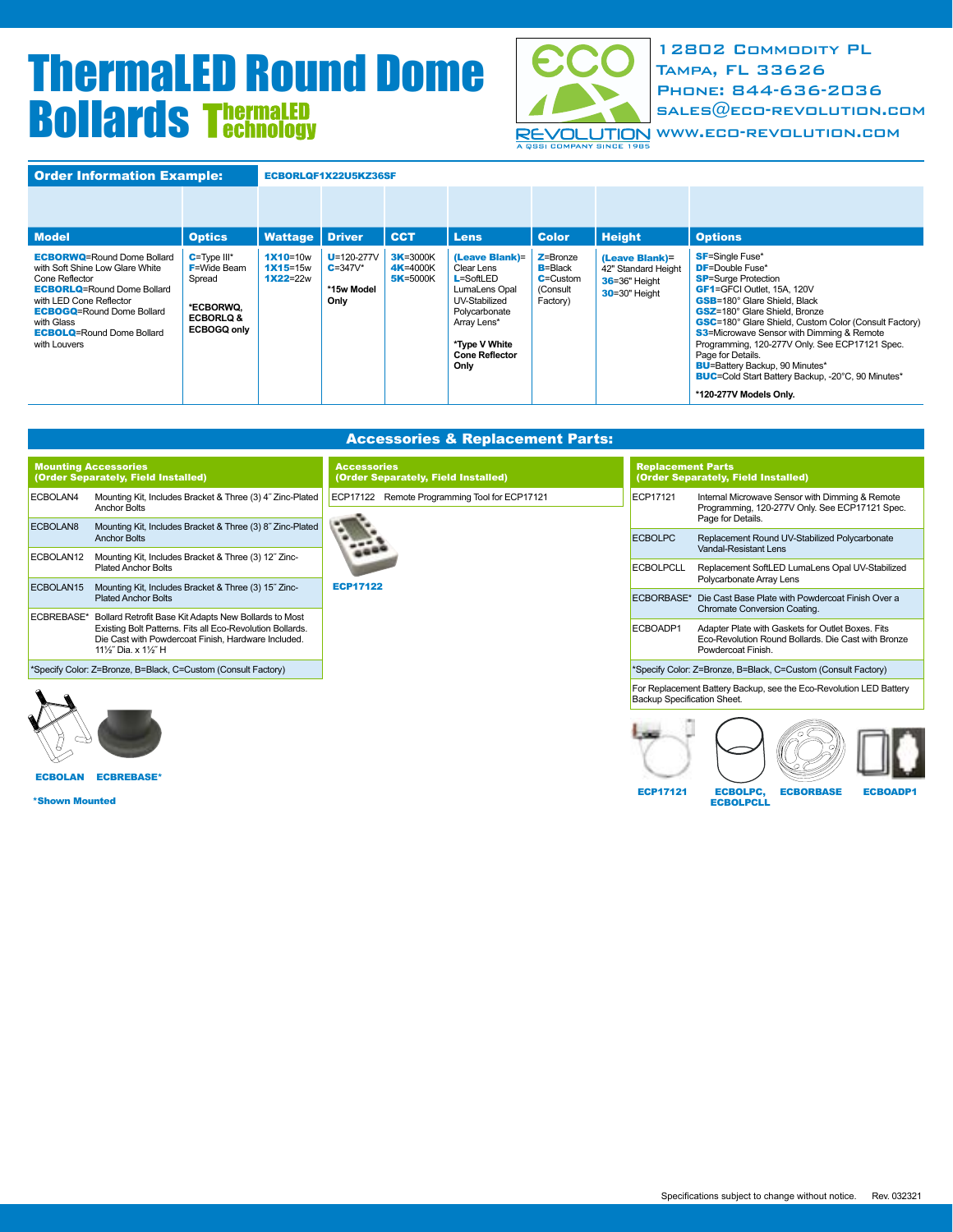

12802 Commodity PL Tampa, FL 33626 Phone: 844-636-2036  $SALES@ECO-REVOLUTION:COM$ 

**RE** 



#### ECBORWQF1X22U5K & ECBORLQF1X22U5K

Type V Grid in feet, Mounting Height = 3 ft.







#### ECBOGQC1X22U5K

**Type III**<br>Grid in feet, Mounting Height = 3 ft.



ECBORWQF1X22U5KL, LumaLens

Type V Grid in feet, Mounting Height = 3 ft.